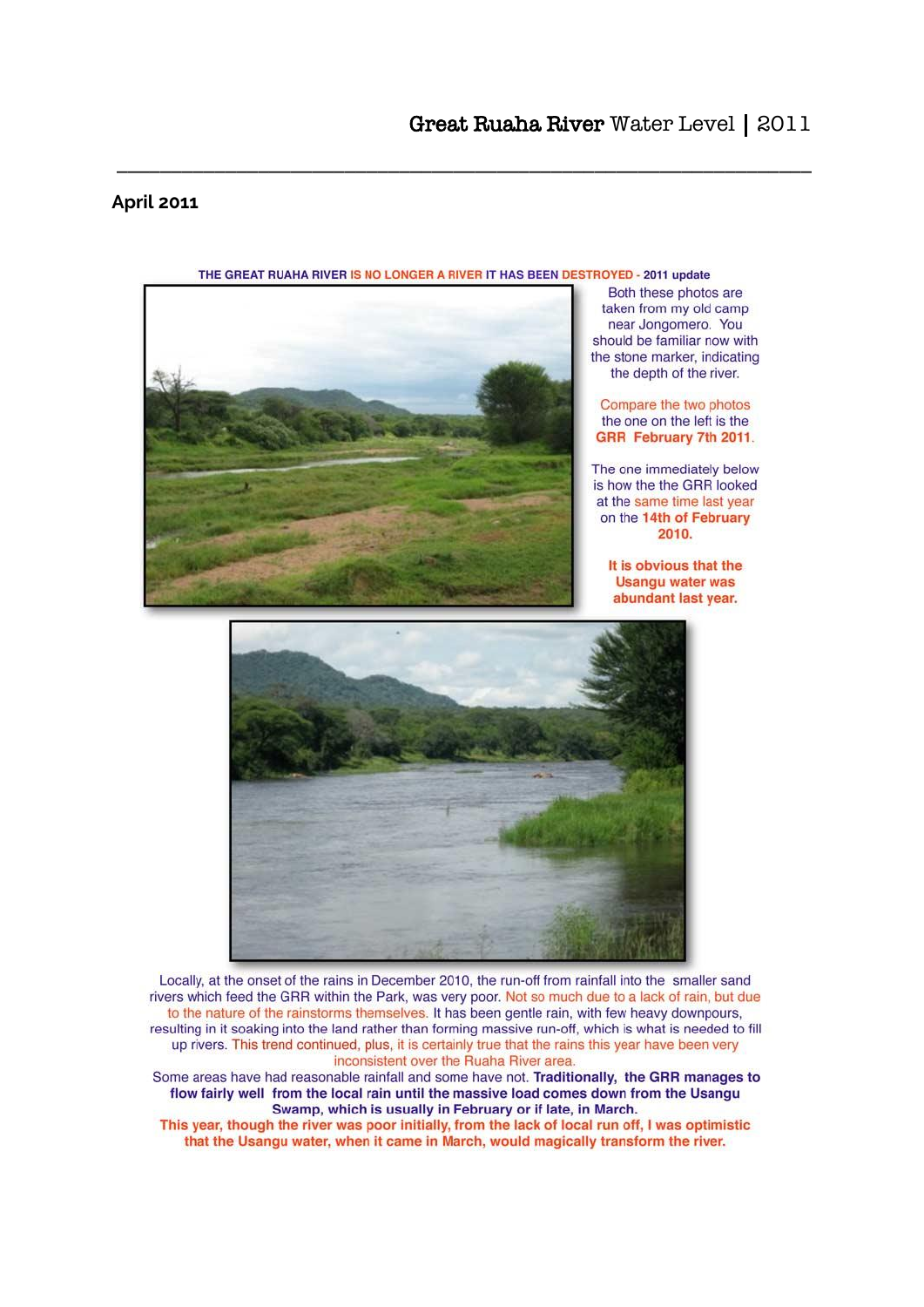#### THE GREAT RUAHA RIVER IS NO LONGER A RIVER IT HAS BEEN DESTROYED - 2011 update



#### **BUT THE USANGU WATER NEVER CAME.**

Compare the two photos the one on the left is the GRR March 29th 2011.

The one immediately below is how the the GRR looked at the same time last year on the 18th April 2010.

**WHAT HAS HAPPENED?** 



**THE RAINY SEASON IS ALMOST OVER, THIS MEANS THERE** IS NO HOPE OF THE **MTERA DAM FILLING UP** 

**POWER OUTAGES ARE ONY JUST BEGINNING, WHAT LIES AHEAD?** 

**HOW MANY BILLIONS** OF SHILLINGS ARE **LOST BECAUSE OF** THIS?

The disastrous state of the River this year could be blamed on poor rainfall, it would be easy to promote this scenario. However, if one looks more closely into the situation in the Usangu area one can clearly see that this is not the case.

#### We need to be aware that: IRRIGATION AND AGRICULTURE IN THE USANGU BASIN HAS BEEN EXPANDED. Take note of the following information:-

The rivers flowing into the Usangu basin, from the MAIN catchment areas are flowing well, with PLENTY OF WATER. Therefore, The Usangu wetland, (the lhefu), should be saturated and flowing over into the GRR. BUT Through poor management and uncontrolled expansion of agriculture the water is not finding its way back into the lhefu and into the GRR. It is as simple as that.

AS A RESULT, INDUSTRY AND DEVELOPMENT THROUGHOUT THE WHOLE OF TANZANIA ARE FACING MASSIVE FINANCIAL LOSSES DUE TO LACK OF POWER FROM MTERA DAM. Can we really justify the small profits obtained by a few farmers, and in so doing, jeopardize the whole of the Nations Industry and development through lack of power?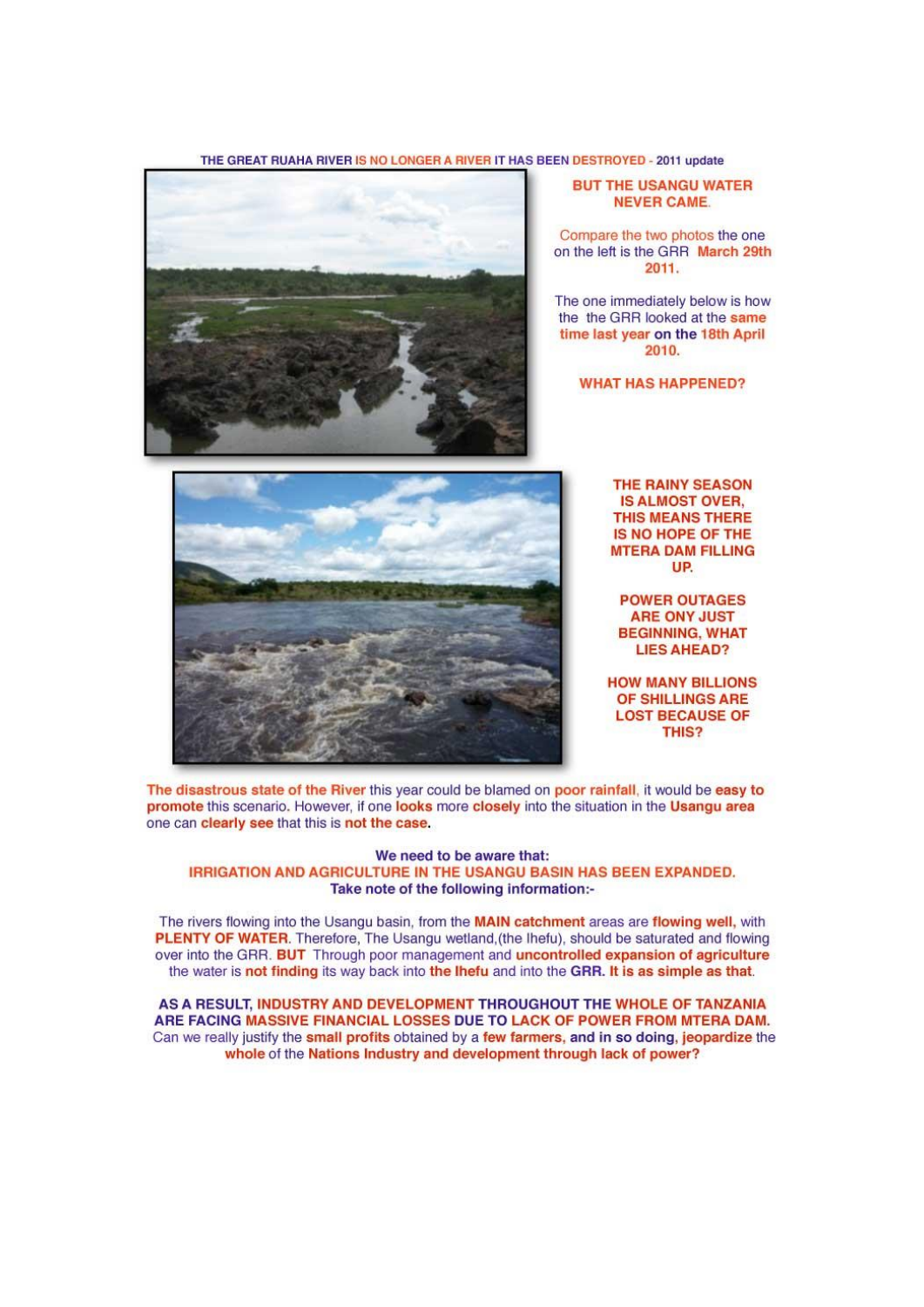# **18th April 2011**

The situation in Ruaha National Park has changed slightly over the last 4 days. To my relief, some water has miraculously arrived from the Usangu swamp (Ihefu). It is not much but it will clear out the very dirty water that has been stuck in the few remaining hippo pools; however, I do not think that this water will reach the Mtera Dam. I do not expect this new flow to last more than a month or if we are lucky, two.



Great Ruaha River | Main Bridge | February 2010

The photo above is the river in February 2010, how the river should look at this time. The photo below is the current situation, on 18<sup>th</sup> April 2011.



Great Ruaha River | Main Bridge | 18th April 2011